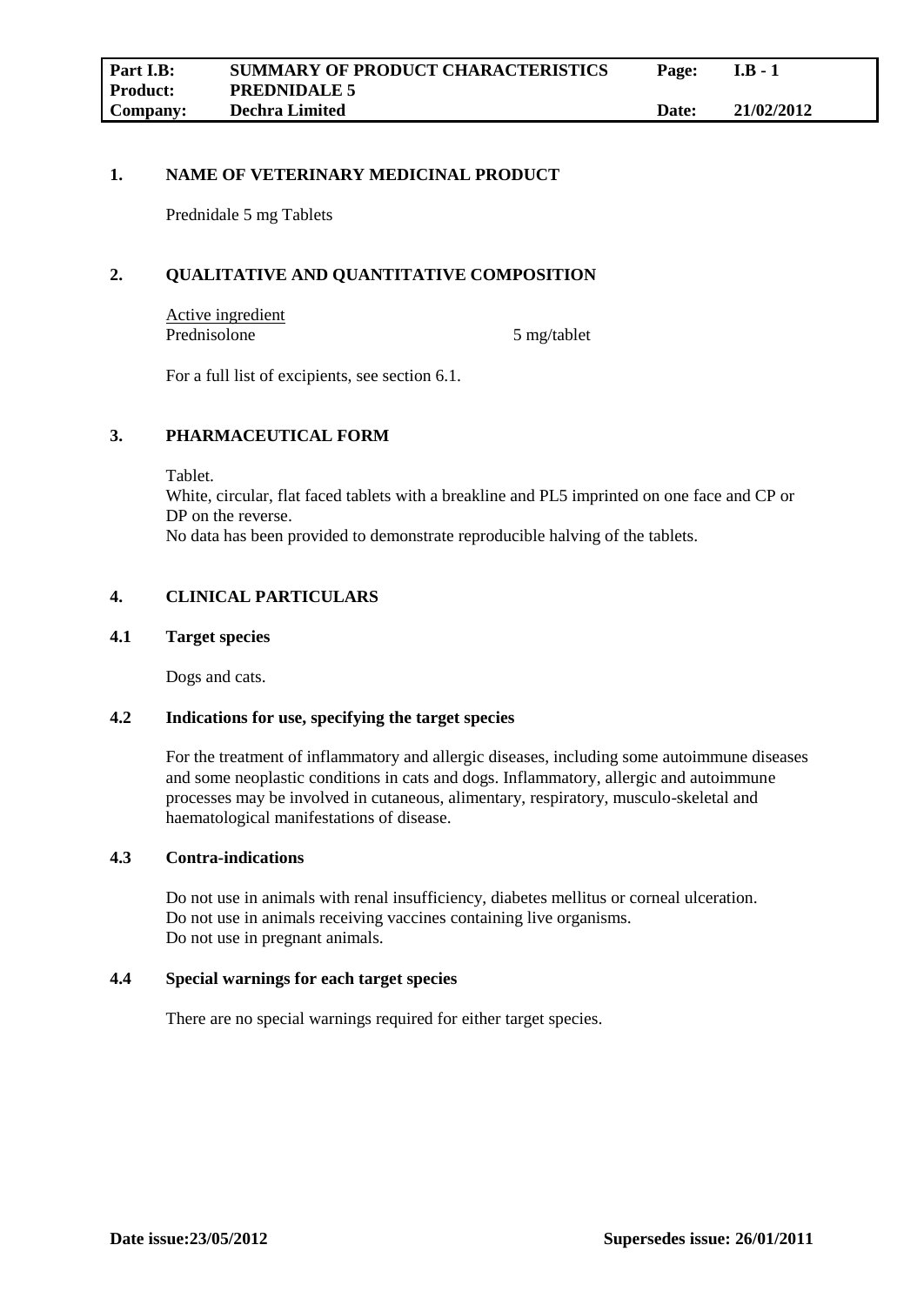#### **4.5 Special precautions for use**

#### **i) Special precautions for use in animals**

Pharmacologically-active dose levels may lead to atrophy of the adrenal cortex, resulting in adrenal insufficiency. This may become apparent particularly after withdrawal of corticosteroid treatment. Adrenal insufficiency may be minimised by institution of alternateday therapy if practical. The dosage should be reduced and withdrawn gradually to avoid precipitation of adrenal insufficiency.

## **ii) Special precautions to be taken by the person administering the veterinary medicinal product to animals**

Gloves should be worn to administer the product and you should wash hands immediately after administration of the product.

## **iii) Other precautions**

No special precautions required.

#### **4.6 Adverse reactions (frequency and seriousness)**

Administration of single high doses are generally tolerated well, but medium to long-term use may provoke reactions.

Corticosteroid therapy may lead to increased time in the healing of wounds and to a reduction in the ability of the body to resist infection. Appropriate anti-infective therapy may be required.

# **4.7 Use during pregnancy, lactation or lay**

Corticosteroids are not recommended for use in pregnant animals. Studies in laboratory animals have shown that administration in-during early pregnancy may cause foetal abnormalities. Administration during the later stages of pregnancy may cause abortion or early parturition.

Insignificant amounts of prednisolone are generally eliminated in the milk of lactating animals, and therefore such use is not contra-indicated.

## **4.8 Interaction with other medicinal products and other forms of interaction**

There are no known interactions of significance in veterinary medicine.

## **4.9 Amounts to be administered and administration route**

For oral administration.

Dogs and cats: 0.1 - 2.0 mg per kg body weight per day.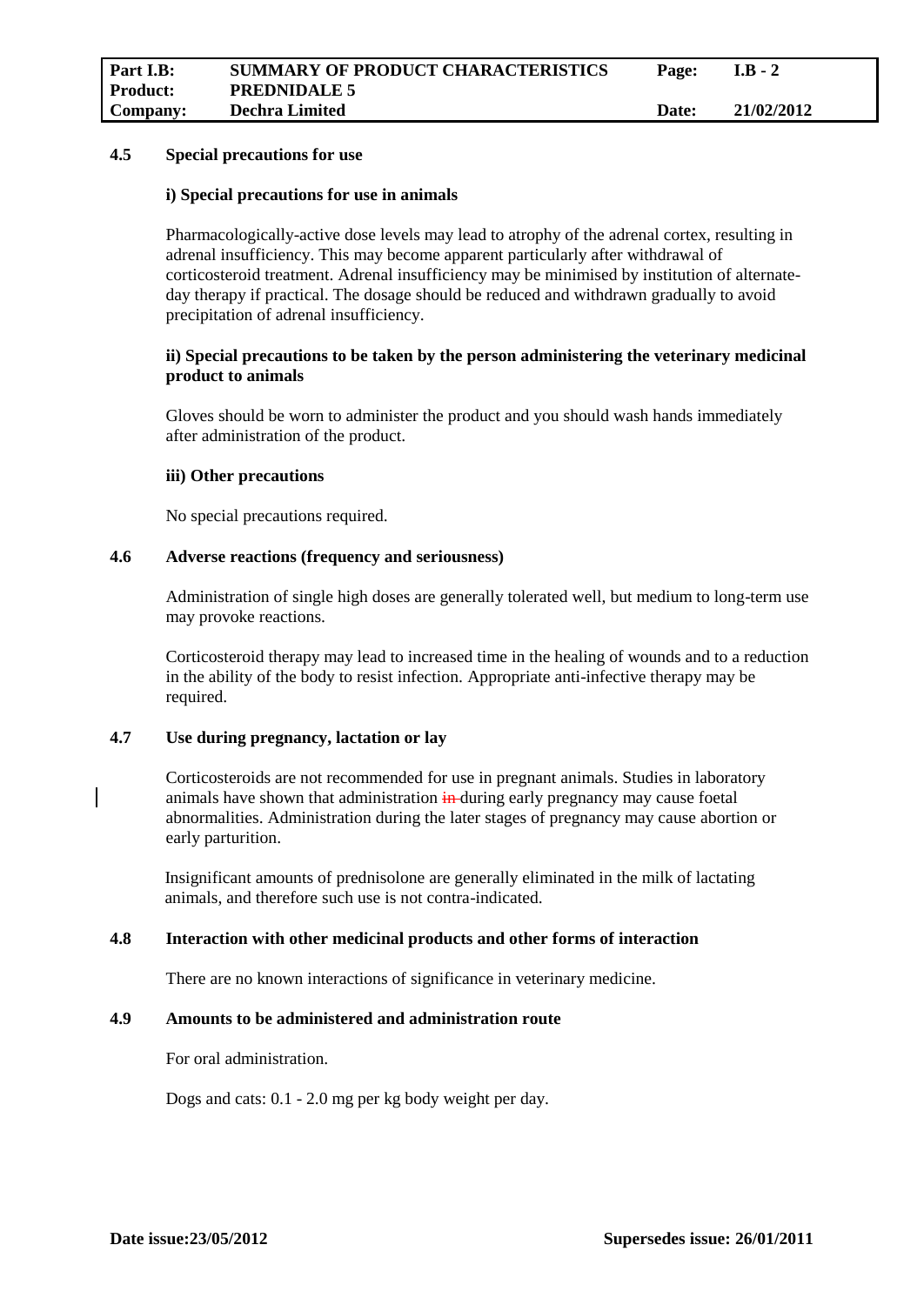| Part I.B:       | <b>SUMMARY OF PRODUCT CHARACTERISTICS</b> | Page:        | $I.B - 3$  |
|-----------------|-------------------------------------------|--------------|------------|
| <b>Product:</b> | <b>PREDNIDALE 5</b>                       |              |            |
| Company:        | <b>Dechra Limited</b>                     | <b>Date:</b> | 21/02/2012 |

A single administration may be sufficient for certain conditions such as anaphylaxis, but for more general treatment, treatment for one to three weeks at the above dosage levels may be required. Dosage levels should be monitored carefully to ensure that the lowest effective dose is used. To minimise the risk of adrenal insufficiency, alternate day treatment may be implemented, using dose levels that adequately control the symptoms. Dogs should be dosed in the morning and cats should be dosed at night to coincide with the endogenous cortisol peak.

Higher dose levels may be used in animals with tumours responsive to corticosteroid therapy. In these cases, the dosage level is related to the surface area of the animal and dose levels of between 20 mg per m<sup>2</sup> and 60 mg per m<sup>2</sup> have been found to be useful. The potential risks associated with these high dose levels should be assessed before commencing treatment.

The tablets are divisible.

## **4.10 Overdose (symptoms, emergency procedures, antidotes), if necessary**

Signs of overdosage should be treated symptomatically.

#### **4.11 Withdrawal periods**

Not applicable. Prednidale 5 is not indicated for use in food-producing animals.

## **5. PHARMACOLOGICAL PARTICULARS**

Pharmacotherapeutic group: Corticosteroid for systemic use ATC Vet Code: QH02AB06

## **5.1 Pharmacodynamic properties**

Prednisolone is a synthetic glucocorticoid with anti-inflammatory and immunosuppressant properties. It possesses only slight mineralocorticoid activity. Prednisolone is used to suppress the clinical manifestations of a wide range of disorders.

## **5.2 Pharmacokinetic properties**

Prednisolone is readily absorbed from the gastro-intestinal tract. Peak plasma concentrations are reached one to two hours after administration, with a plasma half-life of between two and three hours. It is extensively bound to plasma proteins. It is excreted in the urine as free and conjugated metabolites and parent compound. It has a biological half-life of several hours, making it suitable for alternate-day therapy.

## **6. PHARMACEUTICAL PARTICULARS**

## **6.1 List of excipients**

Lactose monohydrate, maize starch, pre-gelatinised maize starch, stearic acid, purified talc, magnesium stearate.

#### **6.2.1 Incompatibilities**

There are no known incompatibilities.